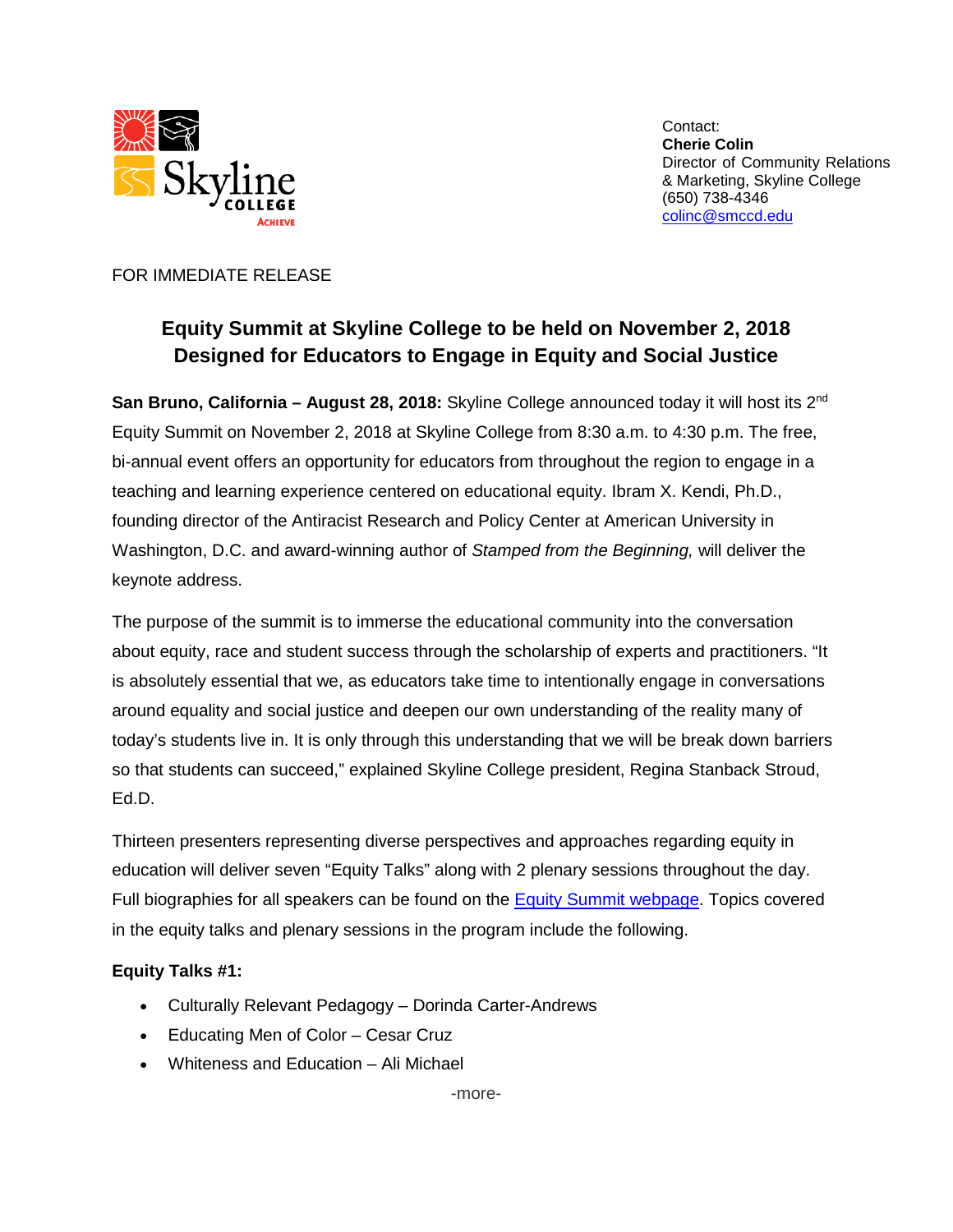#### **Plenary Session #1:**

• Applying Equity Theories – Laurie Scolari, Erica Viray-Santos and Matthew Whitaker

## **Equity Talks #2:**

- Transformative School Leadership Darrick Smith
- Equity in STEM Education Roni Ellington
- Subtractive Schooling Angela Valenzuela
- Shaping Institutional Equity Michael Benitez

# **Equity Plenary #2:**

• Art, Community Activism and Education - A.D. Carson, Terisa Siagatonu and Aisha Fukushima

### **Keynote presentation by Ibram X. Kendi, Ph.D.**

Registration is free and is now open! Those interested in attending can get more information and register at the [Equity Summit webpage.](http://skylinecollege.edu/studentequitydivision/summit.php) The event will also be live streamed on Friday, November 2, 2018 [skylinecollege.edu.](http://skylinecollege.edu/) Media interested in covering the event are welcome to attend; please rsvp to Cherie Colin at [colinc@smccd.edu](mailto:colinc@smccd.edu) or (650) 738-4346.

# **Biography of Keynote Speaker, Ibram X. Kendi, Ph.D.**

Ibram X. Kendi, an award-winning historian and New York Times best-selling author, is a Professor of History and International Relations and the Founding Director of the Antiracist Research and Policy Center at American University in Washington D.C. Kendi earned his Doctoral degree in African American Studies from Temple University and his undergraduate degree in Journalism and African American Studies from Florida A&M University. His second book, Stamped from the Beginning: The Definitive History of Racist Ideas in America, was published by Nation Books and won the 2016 National Book Award for Nonfiction. At 34 years old, Kendi was the youngest ever winner of the NBA for Nonfiction.

Kendi has been a visiting Professor at Brown University, a 2013 National Academy of Education/Spencer Postdoctoral Fellow, and Postdoctoral Fellow at the Rutgers Center for Historical Analysis. He has also resided at The John W. Kluge Center at the Library of Congress as the American Historical Association's 2010-2011 J. Franklin Jameson Fellow in American History.